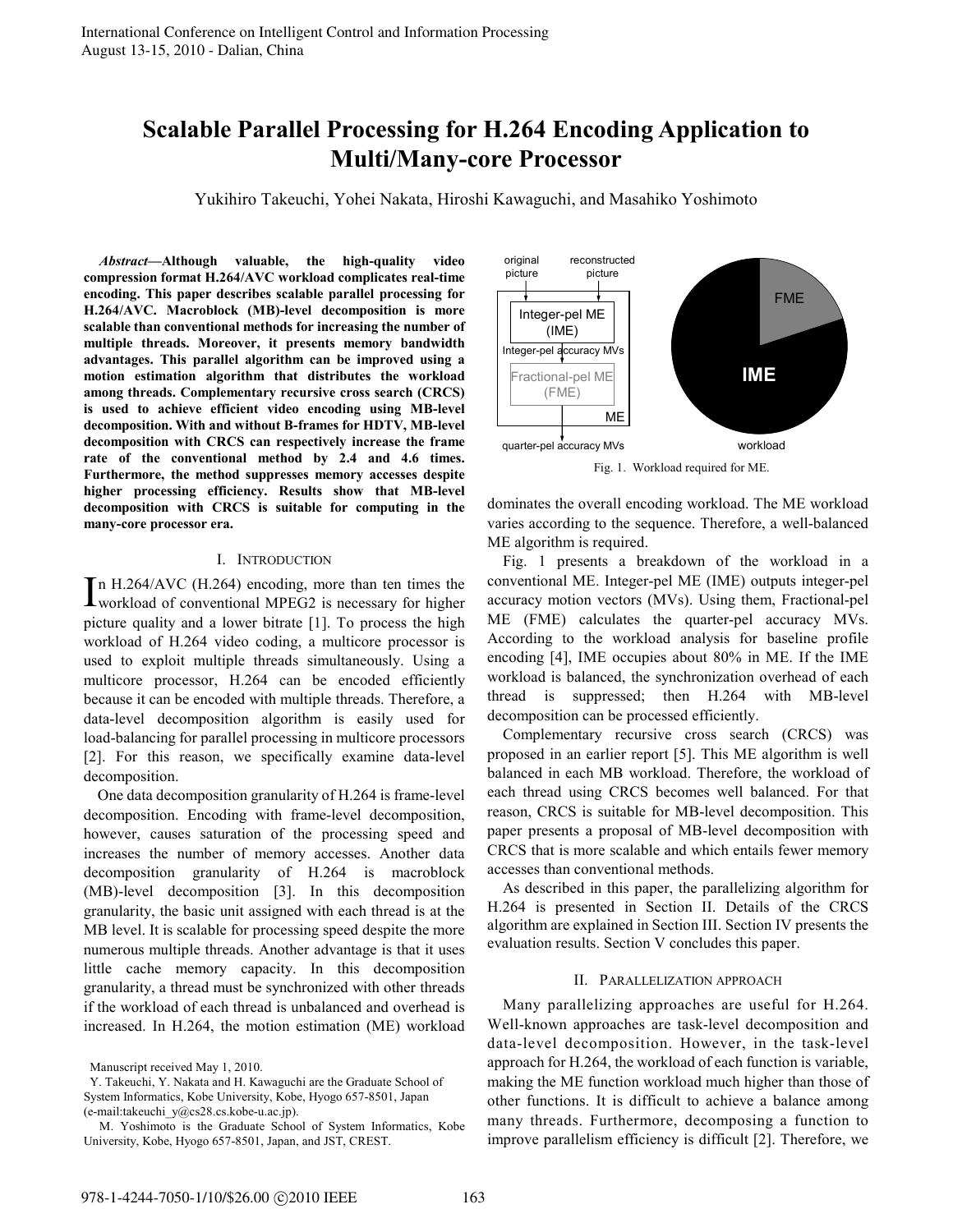

Fig. 2. Slice-level decomposition.



Fig. 3. Frame-level decomposition.



Fig. 4. Required range for synchronization of encoding.

chose data-level decomposition. The parallelizing approach of data-level decomposition for H.264 uses data independence of various granularities such as those used for groups of pictures, frames, slices, and MBs. These granularities are assigned to multiple threads and features efficiency of video encoding.

## *A. Slice-level decomposition*

Slice-level decomposition is an encoding method by which one frame is divided into several slices. Then the slices are processed in parallel. Fig. 2 portrays a frame that is divided into four slices. Each slice is assigned one processor core. Because each slice is independent of other slices, they can be processed in parallel. Under slice-level decomposition, each thread executes the same kind of encoding process. Consequently, highly parallel performance can be achieved. This method, however, presents coding inefficiencies because the entropy coding table is divided into slice levels and MB information can not be referred on slice boundaries. Therefore, the bit rate of encoded results is increased if the slices from



Fig. 5. Data dependencies of MB.



Fig. 6. Macroblock-level decomposition.

one frame are increased [6]. Furthermore, synchronization overhead increases because all threads must complete their tasks before encoding of the subsequent frame.

### *B. Frame-level decomposition*

Under frame-level decomposition, one frame is assigned to one thread. Fig. 3 depicts four frames assigned to four processor cores. This figure presents an example in which one processor core executes encoding of one frame. This method is exploited in x264 [7].

In this method, when more than a certain number of MBs of reference frames targeted by the next frame are encoded, the next frame can be started (Fig. 4). The next frame can encode one MB line if the encoding of MB lines of reference frames––including the MV range referenced by the next frame—is completed. Therefore, if the MV range is increased, then the synchronization overhead of each thread increases.

If the reference frame number is increased, then encoding slows because the waiting time of encoding of reference frames is increased. This method has another feature: the coding efficiency is not degraded because the frame is not divided. Therefore, the bitrate is not increased if the number of threads executing encoding frames is increased. Moreover, using this method, memory usage and memory bandwidth increase when parallel processing tasks increase. Reference frames referred by each thread generally differ because each thread encodes a different frame individually. Many reference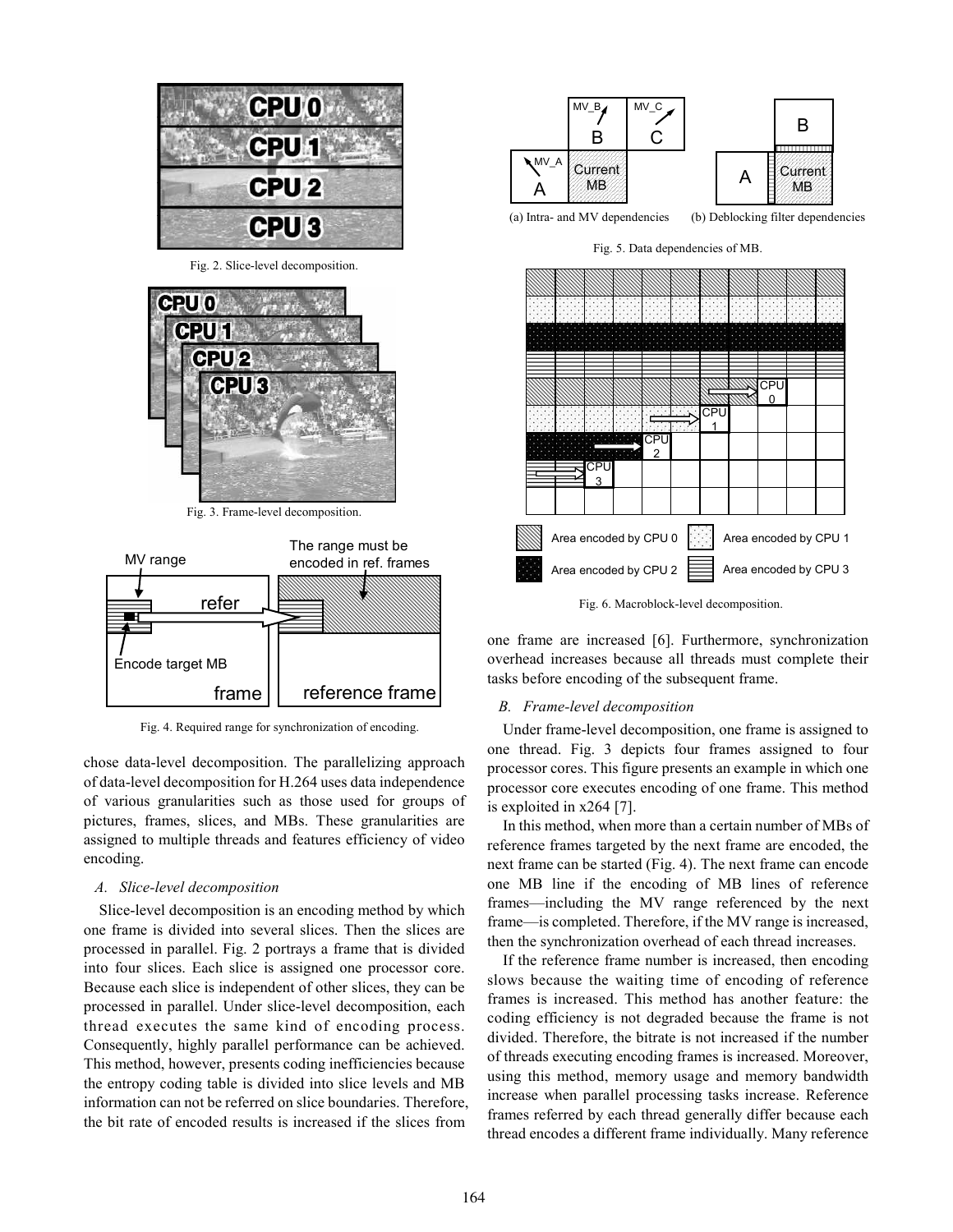

Fig. 7. Inter-Frame transition of threads.



frames are therefore loaded into cache memory, thereby increasing the memory bandwidth.

#### *C. Macroblock-level decomposition*

In H.264, there are several dependencies on adjacent MBs [8]. Fig. 5 presents the three kinds of data dependencies of MB. Left, upper-left, upper, and upper-right MBs are dependent because they are used in intra-prediction and MV prediction. Other dependencies are attributable to the deblocking filter (Fig. 5(b)). Therefore filtering is processed using the bottom row of the upper MB and the right row of the left MB; the upper MB and the left MB are dependent. For reasons listed above, MBs must wait until adjacent MBs are completely encoded.

Macroblock-level decomposition is the method by which one MB is assigned to one thread [3]. Using this method, the MB processing order is special, however, because it must adhere to the restriction explained above. Fig. 6 shows the data processing order of this method with four processor cores. First, encoding is started from the top-left MB. If the upper-right MB in the upper MB line is finished encoding,



Fig. 9. Search process of the UMHS algorithm.

then encoding of next MB line can be processed. In other words, encoding of the current MB must wait until the upper-right MB encoding is finished. If all MBs in one MB line are finished, then the next unprocessed MB line is started encoding. If the unprocessed MB line does not exist in the current encoding frame, then encoding of the next frame is started as shown in Fig. 7.

In this algorithm, the amount of memory transferred between the processor and the main memory is low. Fig. 8 shows the assigned reference frames by four threads for MB-level decomposition. Most of the reference frames of each thread are overlapped. Therefore, if the cache-memory is shared by processor cores, then the cache usage rate and memory transfer rate are low because reference frames are overlapped. Therefore, as described above, using this algorithm increases the likelihood for the embedded system that cache-memory and memory-bandwidth are restricted.

# III. MOTION ESTIMATION ALGORITHM

In MB-level decomposition, the following MB encoding must wait if the leading MB encoding is late: that delay is transmitted to all threads. Therefore, to achieve high processing efficiency, each thread must process well-balanced encoding. The dominant encoding process of H.264 is motion estimation, of which IME is the main one. Consequently, MB-level decomposition requires a well-balanced IME.

### *A. Unsymmetrical-cross multi-hexagon grid search (UMHS)*

A well-known conventional IME algorithm is UMHS [9]; it includes the four sequentially executed steps described below. (1) Initial search point decision: This decides the initial search points for step 2 and step 3. Candidates that indicate the initial search point are the following: Median prediction vector (median vector of the left MV, the upper MV, the upper-right MV), 0 vector (indicates (0, 0) position), upper-layer prediction vector (MV predicted by other block mode in the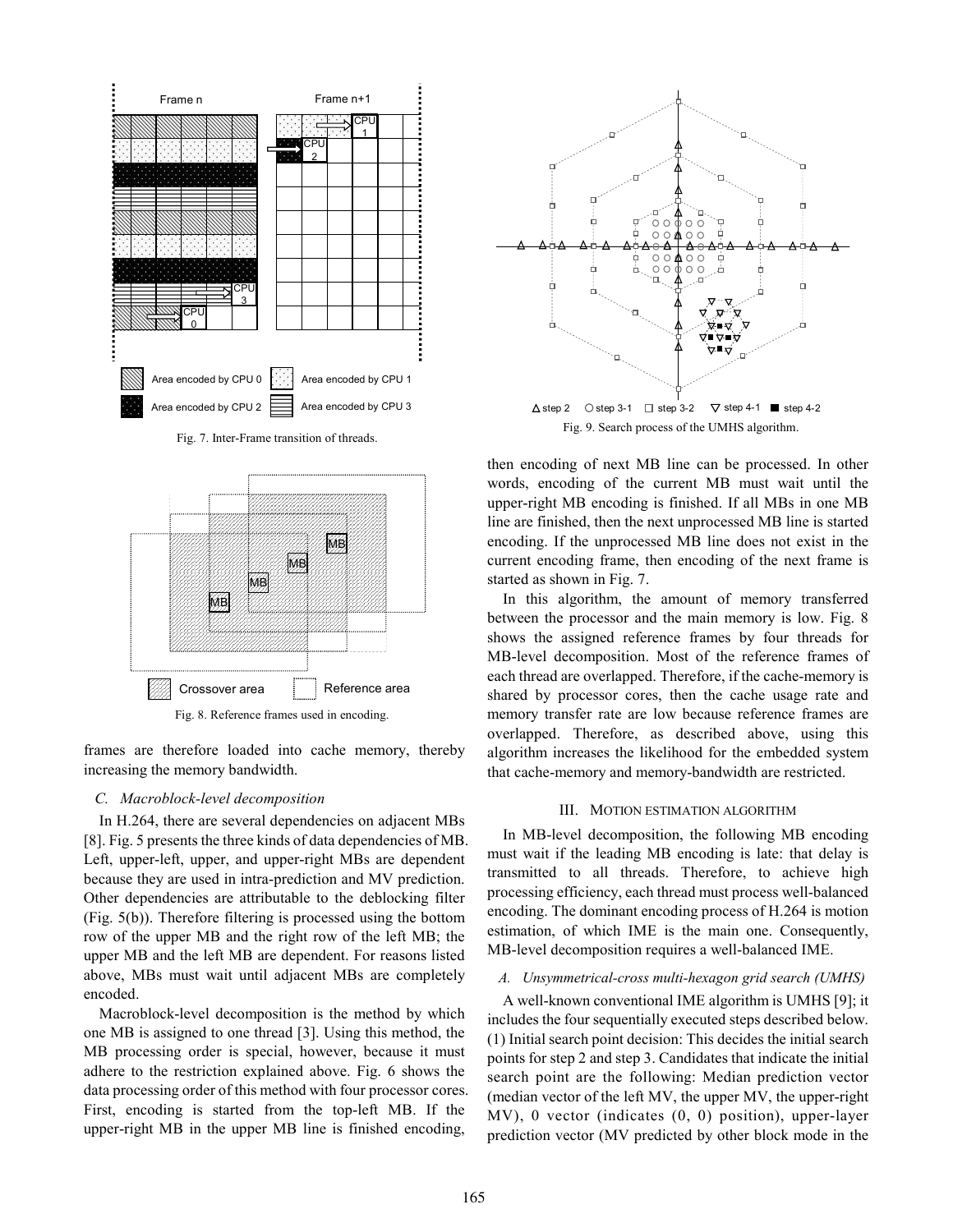same MB), neighboring reference – picture prediction vector. (2) Unsymmetrical-cross search: Two-pixel interval search is executed (Fig. 9, step 2). In this step, the number of search points is search\_range/2 in the horizontal direction, and search range/4 in the vertical direction.

(3-1) Narrow-range full search: This executes a full search that adjusts to  $\pm 2 \times \pm 2$  pixels (Fig. 9, step 3-1).

(3-2) Uneven Multi-Hexagon-grid search: This hexagonal search is executed as shown in Fig. 9, step 3-2. In this step, the search center point is tied up at first. Similar to step 2, the horizontal search points become less dense.

(4-1) Extended Hexagon-based search: This searches six pixels that surround the center point while the minimum evaluated value of six pixels is smaller than the evaluated value of the center point (Fig. 9, step 4-1). The point at which the evaluation value is the smallest among six pixels becomes the next center point.

(4-2) Diamond search: search four pixels which surround the center point while the minimum evaluated value of four pixels is smaller than the evaluated value of the center point (Fig. 9, step 4-2). The minimum evaluated point obtained in this step is the result point of the UMHS method.

In fact, UMHS is superior in terms of the search accuracy, even though it is fast and has a low average workload. As described above, UMHS comprises step 1 to step 3 and hexagonal search. Hexagonal search is an effective algorithm for image quality performance for a larger motion sequence. The UMHS has an early termination (ET) strategy: when switching from step 1 to step 2, or from step 2 to step 3-1, or from step 3-1 to step 3-2, or evaluation in step 3-2 if the conditions are met, it moves to step 4-1 or step 4-2. By ET, the average workload of UMHS is low. In a hexagonal search, the conditional branch, however, is frequent. The next search point is indeterminate until the prior search is completed; pixel reusability is low. In addition, the worst computational load is extremely large because this algorithm is targeted to reduce the average computational load. Because of these features, the UMHS workload varies greatly according to the encoding sequence. An elementary unit of H.264 is assigned with each thread. Therefore, to achieve highly parallel efficiency, it is desired that processes executed by each thread be evenly divided. As described above, the UMHS workload varies greatly. If this algorithm applies to MB-level decomposition, workloads of each thread fluctuate and parallelism efficiency decreases. Therefore, some other IME algorithm for which the workload of each thread is well balanced, e.g. the average workload is the same for the worst computational load, is desired for MB-level decomposition.

#### *B. Complementary Recursive Cross search (CRCS)*

In this subsection, we describe the recursive cross search (RCS) and CRCS [5], which are based on a gradient search method with enhanced parallelism. The RCS is presented in Fig. 10. The RCS algorithm operation is described as follows. First, the points of 62.5% within the search range in the



Fig. 10. Search process of the CRCS algorithm.

horizontal direction are evaluated using one-directional search (1-DS) which detects MVs in continuous points on a straight line (step 1). In step 1, the search center point is determined similarly to UMHS. Secondly, the search continues over the points of 40% in the first step in the vertical direction, taking the point with minimal evaluated value in step 1 as the search center (step 2). And next, points of the same number as the step 2 in the horizontal direction whose center is result of step 2 are searched (step 3). For instance, in case of HDTV (search range is  $\pm 128 \times \pm 128$ ),  $\pm 80$  points in the horizontal direction in step  $1, \pm 32$  points in the vertical direction in step 2, and horizontal  $\pm 32$  points in step 3 are evaluated.

The RCS result is the point with the smallest evaluated value among all search points. After processing of two RCSs, a narrow-range full search ( $\pm 4 \times \pm 4$  pixels) is executed to enhance the image quality. Whether higher picture quality is provided by RCS starting from the horizontal direction or the vertical direction depends on image sequence characteristics. Therefore, the CRCS algorithm is used to improve picture quality by complementarily using two RCSs starting with the horizontal direction search and the vertical direction search, respectively. In CRCS, two RCSs are executed with the same initial point. After the search, the vector with the smaller evaluated value of the two vectors of RCSs is chosen as a CRCS result.

The average workload of this algorithm is lower than that of UMHS. In addition, the average workload and the worst workload of this algorithm are almost identical. Therefore, the workload of this algorithm is much lower than that of UMHS because the worst workload of UMHS is large, as shown in Fig. 11. The processing time of UMHS is varied by ET (Fig. 11(a)). If ET occurs in an earlier step, the processing time is extremely short, but if ET does not occur, the processing time islong. In contrast, the CRCS processing time is constant (Fig.  $11(b)$ ).

This algorithm is adaptive for the MB-level decomposition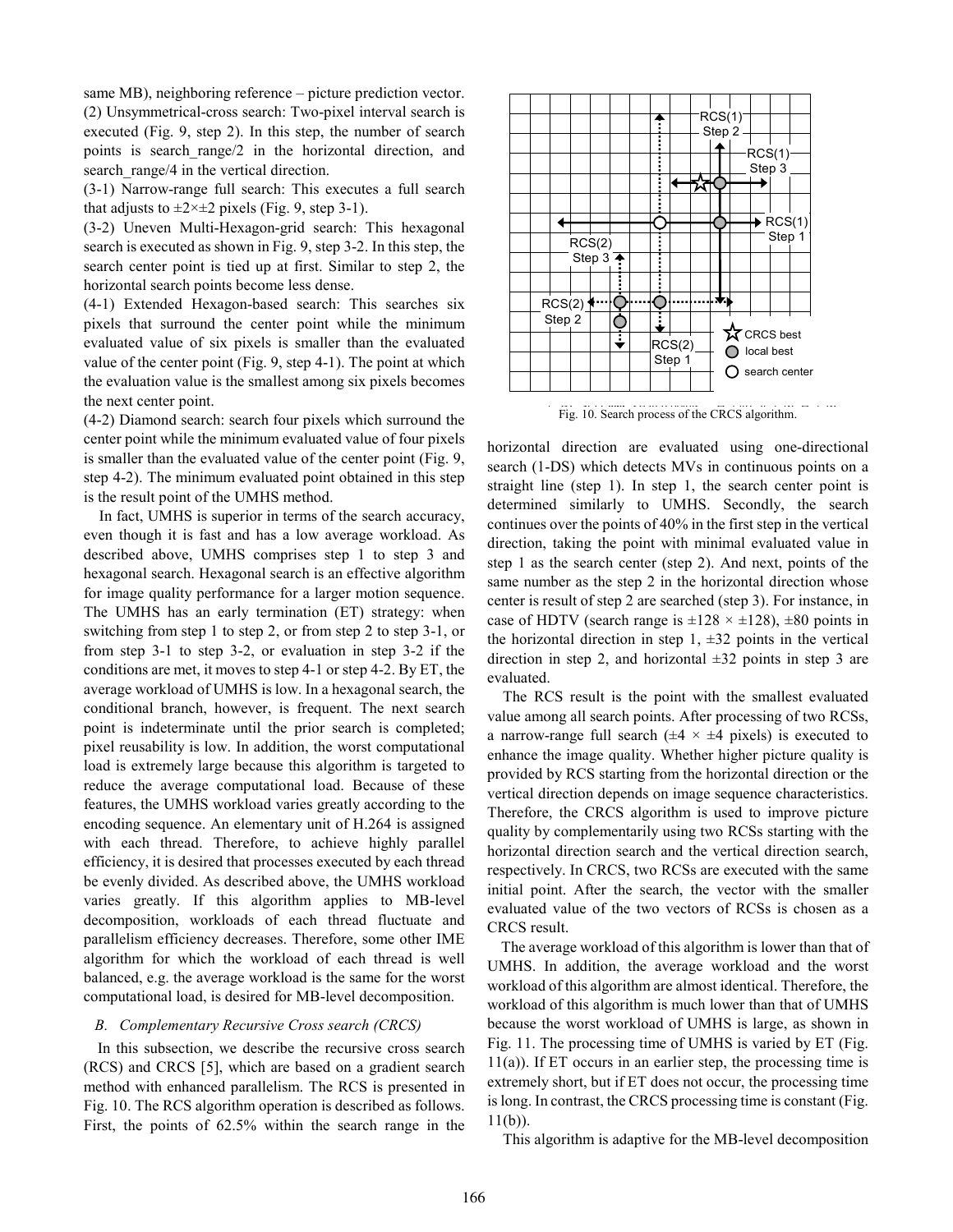

Fig. 11. Time chart of Encode of MBs.

because efficiency of the MB-level decomposition is high if the workload assigned with each thread is well balanced. In this algorithm, different from UMHS with ET, the workload of each MB is almost identical. For that reason, the waiting time of synchronization of each MB is small in the MB-level decomposition. Fig. 12 shows a time chart of the encoding of MBs for four processor cores with UMHS and CRCS. The encoding time of a MB with UMHS is occasionally early, but if encoding of other processor cores is delayed, it must wait to encode the delayed MB (Fig. 12(a)). Therefore, the entire encoding efficiency worsens. However, the encoding time of MB with CRCS is almost constant (Fig. 12(b)). Therefore, if the encoding of an MB of CRCS is slower than that of UMHS, there is little waiting overhead. The overall encoding efficiency is good.

#### IV. EVALUATION RESULT

To evaluate MB-level decomposition with CRCS, we conducted several evaluations. Our evaluations were performed using the SESC simulator [10]. Table I shows the evaluated configuration of the SESC.

#### *A. Motion estimation evaluation*

We evaluated execution of the MB-level decomposition with CRCS and UMHS. Block sizes used for evaluation were  $16\times16$ ,  $16\times8$ ,  $8\times16$ ,  $8\times8$ , and  $4\times4$ . This block configuration was used for the following evaluations. Table II presents evaluation conditions of the encoding sequence.

Evaluation results for SDTV are portrayed in Fig. 13. The normalized fps is normalized by the fps of UMHS executed by one thread. In MB-level decomposition, using CRCS is faster than UMHS; the memory accesses of CRCS are fewer than those of UMHS. The CRCS increased fps by 1.4 times and decreased memory accesses by 4% compared with UMHS in



(b) Time chart of CRCS

Fig. 12. Time chart of Encode of MBs on four processor cores.

TABLE I

| PROCESSOR CONFIGURATION AND SYSTEM PARAMETERS |                                           |  |
|-----------------------------------------------|-------------------------------------------|--|
| Multi-core processor                          | Homogeneous multicore, Out-of-order Alpha |  |
| architecture                                  | like-processor                            |  |
| $#$ of cores                                  | 32                                        |  |
| <i><b>1SSUe</b></i>                           | 4                                         |  |
| Frequency                                     | 4 GHz                                     |  |
| L1 instruction cache                          | 32 KB                                     |  |
| L1 data cache                                 | 32 KB                                     |  |
| L <sub>2</sub> shared cache                   | 2048 KB                                   |  |
| Memory band width                             | $2.4$ GB/s                                |  |

| TABLE II                                   |                                                               |  |
|--------------------------------------------|---------------------------------------------------------------|--|
| CONDITION FOR MOTION ESTIMATION EVALUATION |                                                               |  |
| Resolution                                 | SDTV, $720 \times 480$ ; HDTV, $1920 \times 1024$             |  |
| Frame rate                                 | $15$ fps                                                      |  |
| $\#$ of reference frames                   | 2                                                             |  |
| (M, N)                                     | (1, 15)                                                       |  |
| <b>Bitrate</b>                             | SDTV, 4 Mbps; HDTV, 10 Mbps                                   |  |
| $#$ of frames                              | 10                                                            |  |
| Search range                               | SDTV, $\pm 64 \times \pm 64$ ; HDTV, $\pm 128 \times \pm 128$ |  |

16 threads.

Evaluation results for HDTV are shown in Fig. 14. This figure shows the same result as Fig. 13. Here, CRCS increased fps by 1.7 times and decreased memory accesses by 16% compared with UMHS in 16 threads. The search range becomes wide for HDTV; UMHS uses many data. The memory accesses of UMHS are far more numerous than those of CRCS. In MB-level decomposition for SDTV and HDTV, the PSNR of CRCS was 1% or less, on average, than UMHS.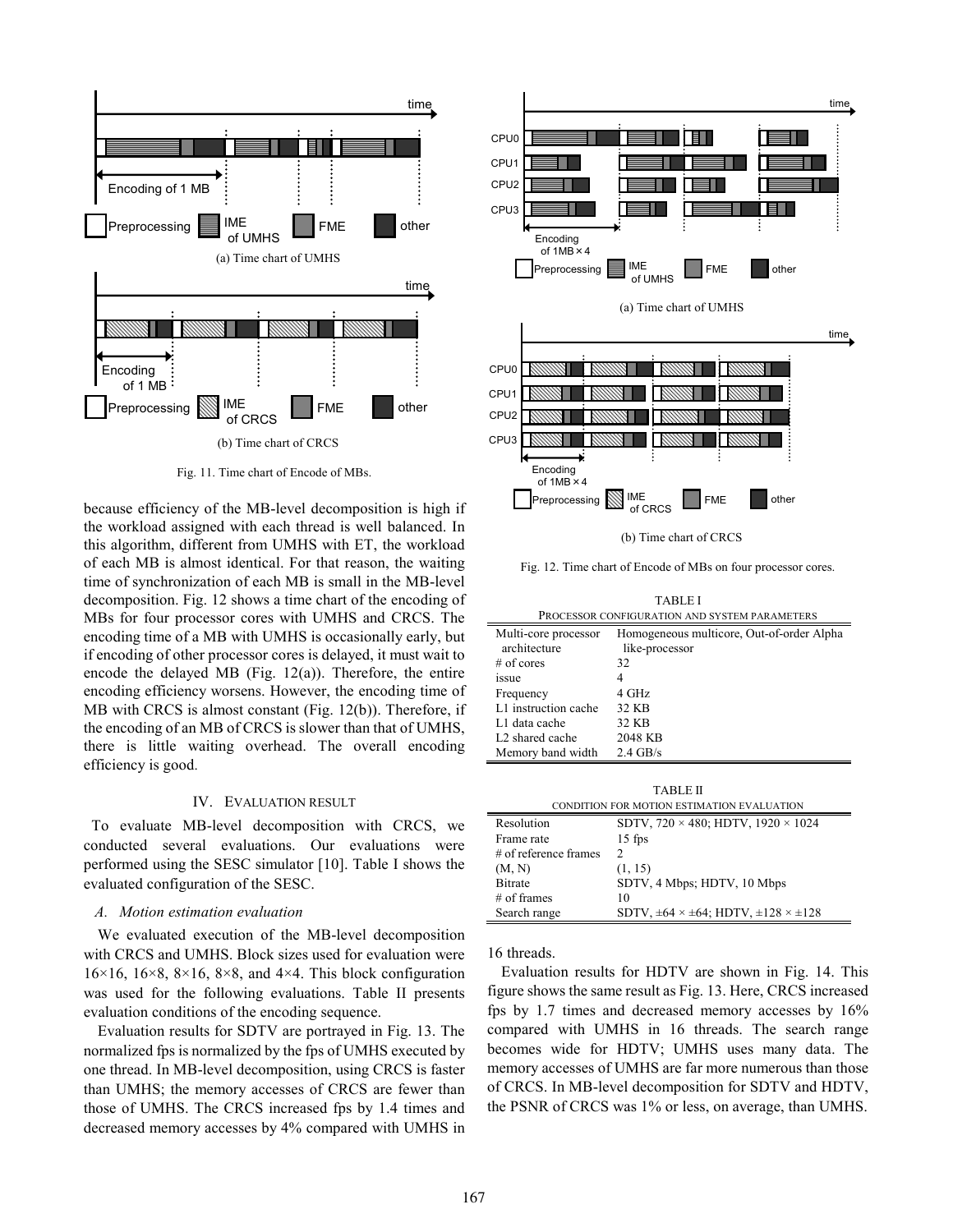

Fig. 13. Evaluation result for SDTV.

### *B. Parallelization evaluation*

We evaluated the execution of frame-level decomposition with UMHS and MB-level decomposition with CRCS. Table III shows the evaluation condition of the encoding sequence.

Evaluation results for SDTV without B-frame are summarized in Fig. 15. The proposed method is MB-level decomposition with CRCS; the conventional method is frame-level decomposition with UMHS. As shown in Fig. 15, these displacements are used in the following analyses. Normalized fps is normalized by fps of the conventional method executed by one thread. The proposed method increased fps more than conventional method by 2.5 times in 16 threads. The processing speed used for the conventional method is saturated as the thread number increases (Fig. 15(a)). Therefore, the number of memory accesses used for the conventional method is saturated similarly (Fig. 15(b)). This saturation results from the waiting time that reference area is constructed. The proposed method, however, is not saturated because the synchronization overhead is lower and the number of memory accesses is suppressed though higher fps. In 16 threads, the memory accesses of the proposed method, however, increase considerably because data of reference areas overflowed from the cache. The memory bandwidth of the conventional method is saturated because fps and the memory accesses are saturated. For this reason, the memory bandwidth of the proposed method is greater than that of the conventional method (Fig.  $15(c)$ ).



| CONDITION FOR PARALLELIZATION EVALUATION |                                                               |  |
|------------------------------------------|---------------------------------------------------------------|--|
| Resolution                               | SDTV, $720 \times 480$ ; HDTV, $1920 \times 1024$             |  |
| Frame rate                               | $15$ fps                                                      |  |
| $\#$ of reference frames                 | $\mathcal{P}$                                                 |  |
| (M, N)                                   | $(1, 15)$ and $(2, 15)$                                       |  |
| <b>Bitrate</b>                           | SDTV, 4 Mbps; HDTV, 10 Mbps                                   |  |
| $#$ of frames                            | SDTV, 50; HDTV, 30                                            |  |
| Search range                             | SDTV, $\pm 64 \times \pm 64$ ; HDTV, $\pm 128 \times \pm 128$ |  |

Evaluation results for SDTV with a B-frame are presented in Fig. 15. The proposed method increased fps to more than 1.3 times that provided by the conventional method in 16 threads. Different from the result without B-frame, the conventional method is not saturated in Fig. 15(a) because the processing efficiency of the conventional method increases because of the ability to encode the P-frame and B-frame in parallel efficiently. Since the processing speed is faster compared with the encoding without B-frame, however, the number of memory accesses is extended. The memory accesses under the proposed method are suppressed to the level of that without B-frame. Consequently, the memory bandwidth of the conventional method comes closer to that of the proposed method, but the bandwidth of the proposed method is greater than that of the conventional method because of the higher fps (Fig. 15(c)).

Evaluation results for HDTV without B-frame are shown in Fig. 16. Evaluation was executed using 1, 4, 8, 12, 16, and 32 threads. The normalized fps is normalized by the fps of the conventional method executed by one thread. The proposed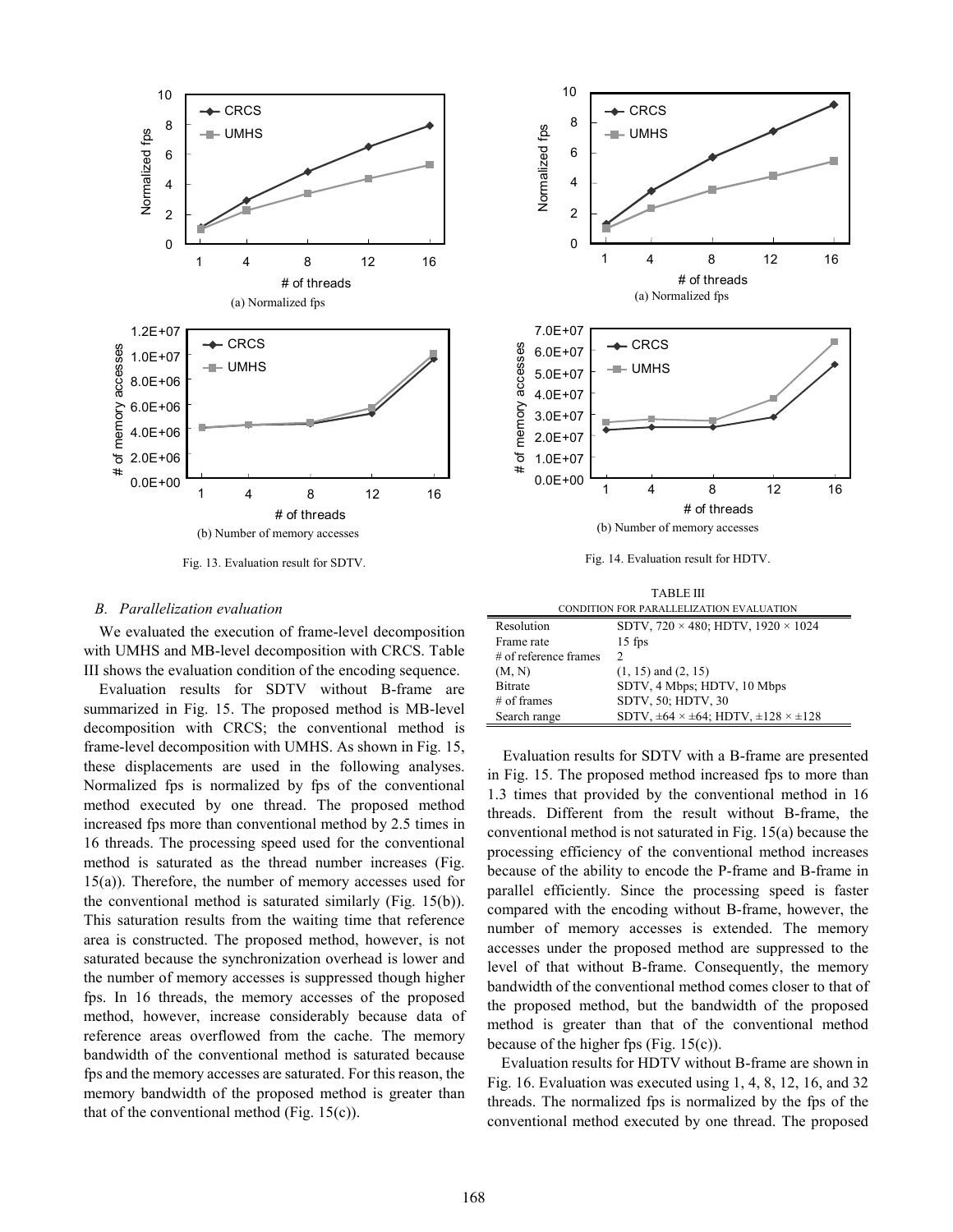

Fig. 15. Evaluation result for SDTV.

method increased fps to 4.6 times that obtained using the conventional method in 32 threads. As shown in Fig. 16(a), the processing speed of the conventional method for HDTV is saturated because the number of threads increases, as was true also for SDTV. Different from SDTV, the number of memory accesses under the conventional method increases considerably compared with the proposed method because the reference area broadens. In the conventional method, reference areas accessed from each thread are different, but in the proposed method, the reference areas accessed from each thread are overlapped. By this overlap of the reference areas, the memory accesses performed using the proposed method is considerably fewer than under the conventional method. In 32 threads, the number of memory accesses of the proposed



method increases considerably, however, as was true also for SDTV. This increase results from data of reference areas overflowing from the cache. The memory bandwidth of the conventional method is saturated as it was with SDTV, but the memory bandwidth using the proposed method is greater than that under the conventional method (Fig.  $16(c)$ ), but the memory bandwidth of the proposed method is closer to that of the conventional method by suppression of the number of memory accesses.

Evaluation results for HDTV with a B-frame are shown in Fig. 16. The proposed method can increase fps to 2.4 times more than the conventional method in 32 threads. In Fig. 16(a), the processing speed of the conventional method is shown to be as saturated as that encoded without B-frame. The memory